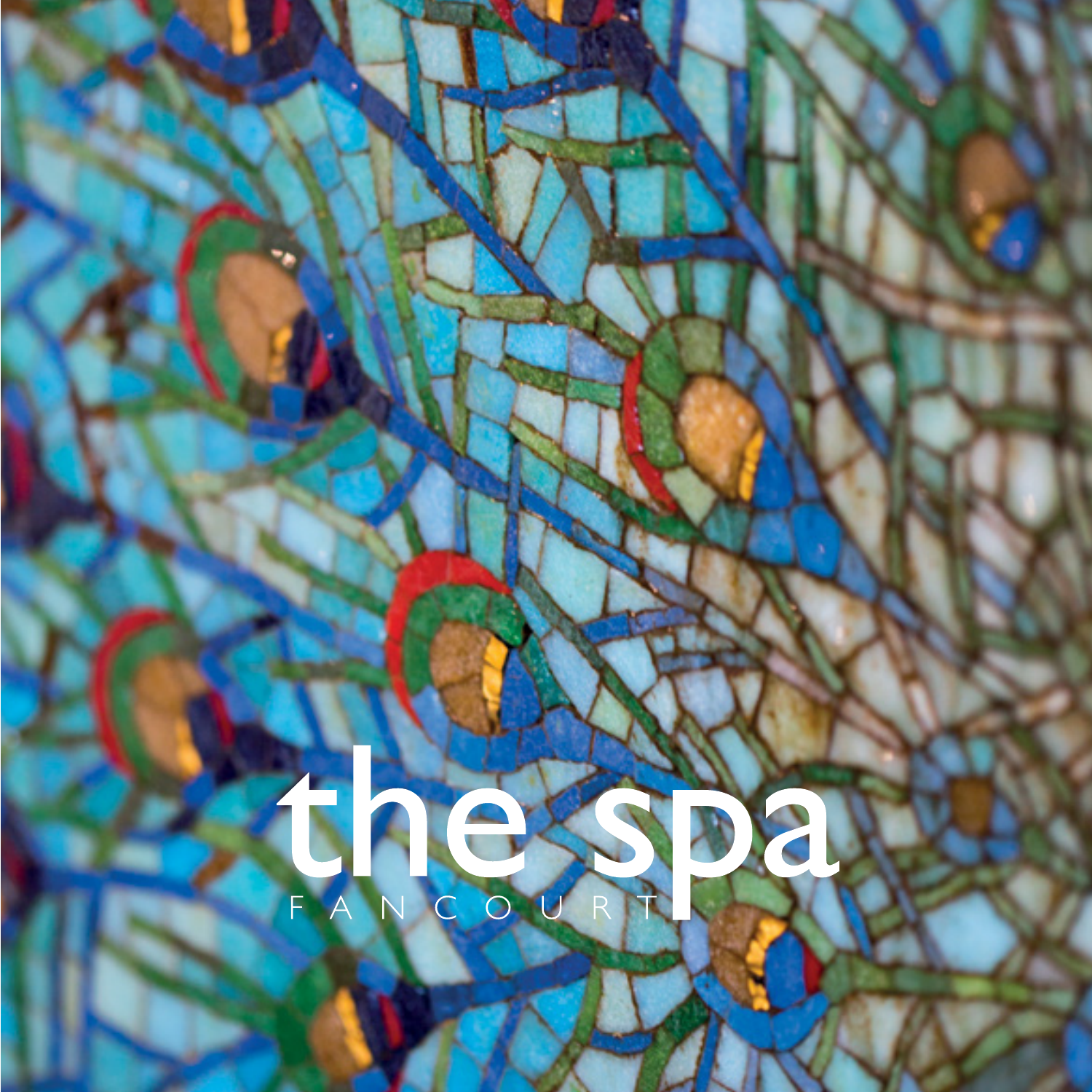#### **BODY THERAPY**

**Our signature Roma Stone Placement Massage 75 minutes** R1320 This treatment is designed around the healing properties of the Basalt Rock Hot Stone and the nourishing elements of the Soy Lotion Candle. This massage aids in relaxing and reviving the tissues. Muscle pain and stiffness in joints are repaired by the heat of the stone enabling blood flow, passing on of oxygen and nutrients to all parts of the body. To achieve a deeper relaxation and aid in regulation of blood pressure, we suggest following your treatment with 15 minutes in our gently heated Roman Tepidarium.

| Deluxe Aquatic Aroma massage                                                           | 90 minutes     | RI250            |
|----------------------------------------------------------------------------------------|----------------|------------------|
| Deep Tissue Massage (Sports Massage)                                                   | 75 minutes     | RI250            |
|                                                                                        | 60 minutes     | R1050            |
|                                                                                        | 45 minutes     | R850             |
| The Spa Full Body Massage                                                              | 75 minutes     | R1100            |
|                                                                                        | 60 minutes     | R950             |
| Aromaceane Massage (Relaxing / Slimming / Detox)                                       | 60 minutes     | R1050            |
| Nurturing Maternity Massage for Mother-to-Be                                           | 60 minutes     | R980             |
| Back, Neck and Shoulder Massage                                                        | 45 minutes     | R750             |
|                                                                                        | 30 minutes     | R650             |
| Reflexology                                                                            | 45 minutes     | R620             |
| Scalp Massage                                                                          | 30 minutes     | R420             |
| Leg Massage                                                                            | 30 minutes     | R420             |
| Enhance your massage experience with the following special touches:                    |                |                  |
| Additional 15 Minutes Massage                                                          | 15 minutes     | R <sub>250</sub> |
| Hot Stones / Soy Lotion Candle / Bellabaci Silicone Cup                                | Full Body      | R <sub>200</sub> |
|                                                                                        | Specific Areas | R <sub>150</sub> |
| Couples / Partners room                                                                |                | R100             |
| <b>Purifying Spa Rituals</b>                                                           |                |                  |
| Pure Body Wrap                                                                         |                |                  |
| (Full Body Exfoliation, Body Wrap and a Hydrotherapy Bath)                             | 60 minutes     | R750             |
| Pure Body Balance                                                                      |                |                  |
| (Full Body Exfoliation and a Hydrotherapy Bath)                                        | 45 minutes     | R500             |
| Enhance your Purifying Spa Ritual with the following special touch to your hydro bath: |                |                  |
| Red Wine Anti-oxidant Bath                                                             |                | R <sub>220</sub> |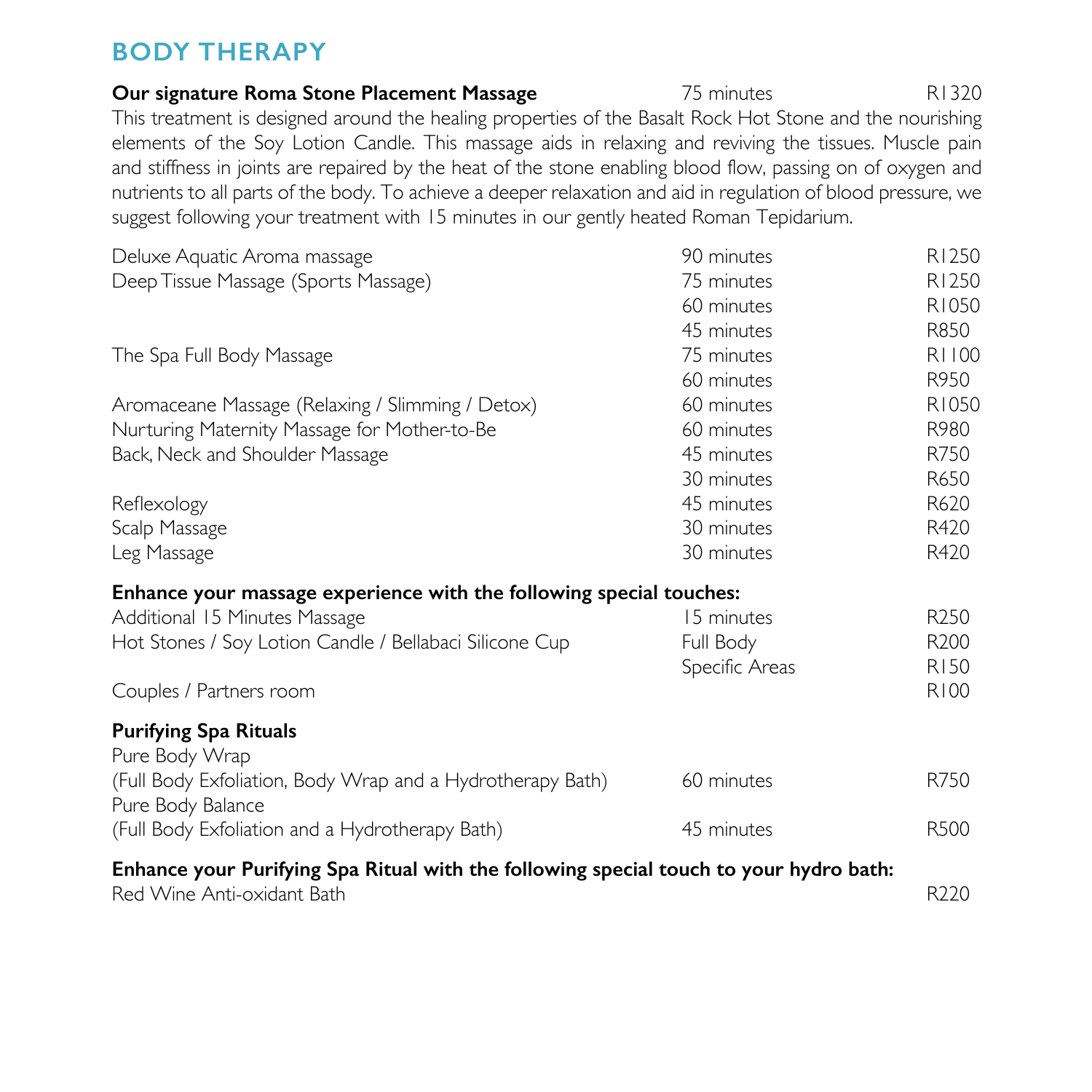

### **FACIAL TREATMENTS**

#### **Thalgo**

| Silicium Marine (Advanced anti-ageing)                                                                                                                      | 75 minutes                                                                       | R <sub>2050</sub>                               |
|-------------------------------------------------------------------------------------------------------------------------------------------------------------|----------------------------------------------------------------------------------|-------------------------------------------------|
| Source Marine Ritual (Dehydrated)<br>Cold Cream Marine Ritual (Dry / Sensitive)<br>Purete' Marine Ritual (Oily/Combination)<br>Illuminating Radiance Facial | 60 minutes<br>60 minutes<br>60 minutes<br>30 minutes                             | R780<br>R780<br>R780<br>R <sub>520</sub>        |
| OMS<br>Collagen Rejuvenation Treatment<br>Neo-Tissuedermie<br>Activator Facial<br>Urban Repair Facial<br>Deep Cleansing Treatment<br>Deep Cleanse Express   | 90 minutes<br>90 minutes<br>60 minutes<br>45 minutes<br>45 minutes<br>30 minutes | RI 150<br>R1150<br>R990<br>R935<br>R880<br>R585 |
| <b>Theravine</b><br>Advanced Cellular Gold Facial<br><b>Hydration Facial</b><br>Mature Facial                                                               | 90 minutes<br>60 minutes<br>60 minutes                                           | R850<br>R690<br>R690                            |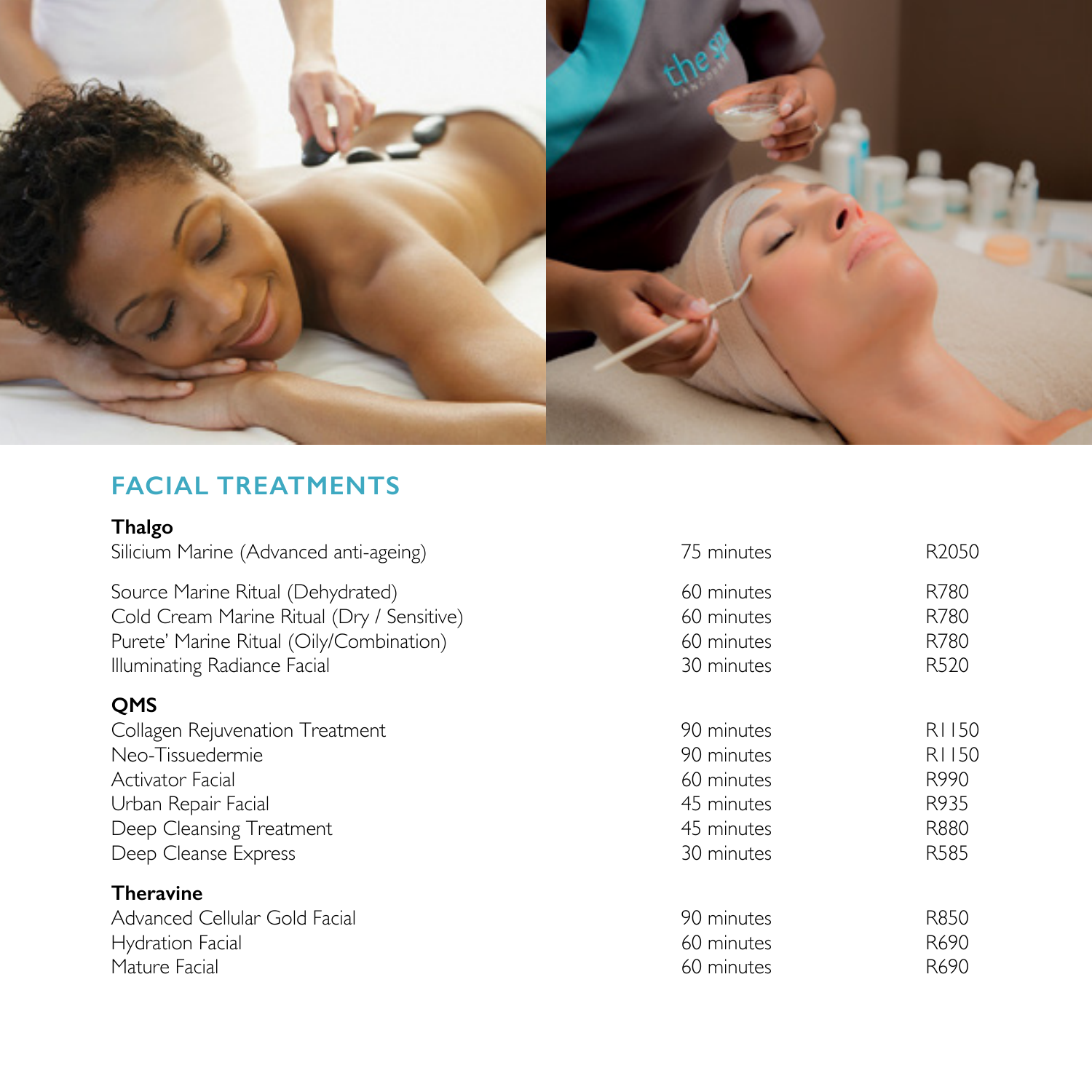## **HANDS AND FEET CARE**

| Hand Treatments (includes varnish application)                                                |                          |                  |
|-----------------------------------------------------------------------------------------------|--------------------------|------------------|
| Full Spa Manicure with Gel Finish                                                             | 60 minutes               | R460             |
| Full Spa Manicure                                                                             | 60 minutes               | R360             |
| Express Manicure with Gel Finish                                                              | 60 minutes               | R320             |
| Express Manicure (File, select cuticle work, buff, paint)                                     | 30 minutes               | R160             |
| File and Polish                                                                               | 15 minutes               | R120             |
| Feet Treatments (includes varnish application)                                                |                          |                  |
| Full Spa Pedicure with Gel Finish                                                             | 60 minutes               | R480             |
| Full Spa Pedicure                                                                             | 60 minutes               | R380             |
| Express Pedicure with Gel Finish                                                              | 60 minutes               | R340             |
| <b>Express Pedicure</b>                                                                       | 30 minutes               | R180             |
| (File, select cuticle work, buff, select hard skin work, paint)                               |                          |                  |
| File and Polish                                                                               | 15 minutes               | R120             |
| Marine Foot Ritual                                                                            | 45 minutes               | R450             |
| (Nail shape, cuticle work, scrub, hard skin removal, massage-buff finish)                     |                          |                  |
| Advanced Medi-heel Callus Treatment                                                           | 30 minutes               | R <sub>200</sub> |
| Bio-Sculpture / Acrylic nail treatments                                                       |                          |                  |
| Tips with Acrylic Overlay and Gel Polish Finish                                               | 105 minutes              | <b>R550</b>      |
| (includes express manicure)<br>Acrylic/Biosculpture Fill (Includes buff off with gel overlay) | 75 minutes               | R450             |
| Bio Sculpture Gel Overlay (incl express manicure / pedicure)                                  | 60 minutes               | R395             |
| Silk Repair / Tip Repair                                                                      |                          | <b>R50</b>       |
|                                                                                               |                          |                  |
| Add on:                                                                                       |                          | R180             |
| Advanced Medi-heel Callus Treatment (feet only)                                               | 15 minutes<br>15 minutes | R160             |
| Paraffin Wax Dip<br><b>Buff Off</b>                                                           | 30 minutes               | R <sub>150</sub> |
| Soak Off                                                                                      | 15 minutes               | R120             |
| French Finish                                                                                 | 15 minutes               | R40              |
|                                                                                               |                          |                  |

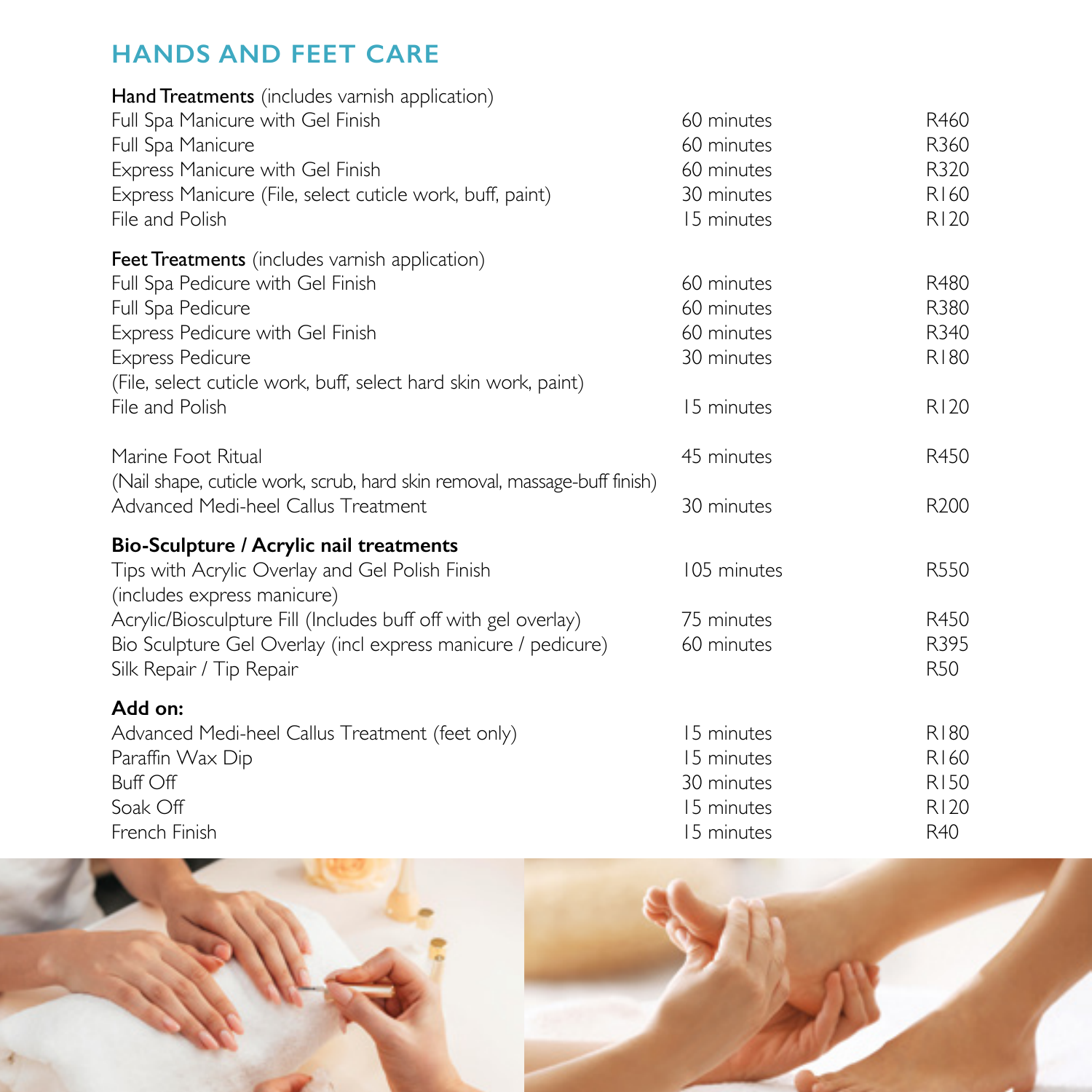### **SPA ESSENTIALS**

#### **Waxing**

| Full Leg Wax                                          | 60 minutes             | R320             |
|-------------------------------------------------------|------------------------|------------------|
| Three-quarter Leg Wax                                 | 45 minutes             | R300             |
| Half Leg Wax                                          | 30 minutes             | R <sub>260</sub> |
| Hollywood Wax                                         | 60 minutes             | R <sub>260</sub> |
| Back Wax                                              | 45 minutes             | R <sub>250</sub> |
| Brazilian Wax                                         | 60 minutes             | R <sub>220</sub> |
| Arm Wax                                               | 30 minutes             | R <sub>220</sub> |
| Underarm Wax                                          | 30 minutes             | R180             |
| Standard Bikini Wax                                   | 30 minutes             | R180             |
| Half Arm Wax                                          | 30 minutes             | R160             |
| Lip/Chin/Brow Wax                                     | 15 minutes             | R140             |
| <b>Tinting</b>                                        |                        |                  |
| Lash and Brow Tint                                    | 30 minutes             | R <sub>200</sub> |
| Lash Tint                                             | 15 minutes             | R140             |
| Brow                                                  | 15 minutes             | R140             |
| <b>Teeth Whitening</b>                                |                        |                  |
| 6 Session Program (advised to do every $1 - 2$ weeks) | 45 minutes per session | R4170            |
| 1 Power Session                                       | 45 minutes             | R795             |

This FDA approved, pain free treatment utilizes a 100% natural teeth whitening system to brighten and lift stains off natural teeth, crowns, veneers and dentures. The treatment utilises the latest UV blue light whitening technology to catalyse the teeth whitening process. The active ingredients are non-toxic, non-sensitising and peroxide free (Contains sodium bicarbonate and plant extracts such as Aloe Vera, Pomegranate, and Chamomile.) This unique system provides long lasting results for up to 12 months. This can be done as an intensified 6 session teeth whitening program or alternatively as a single power session which can be maintained every 6-12 months

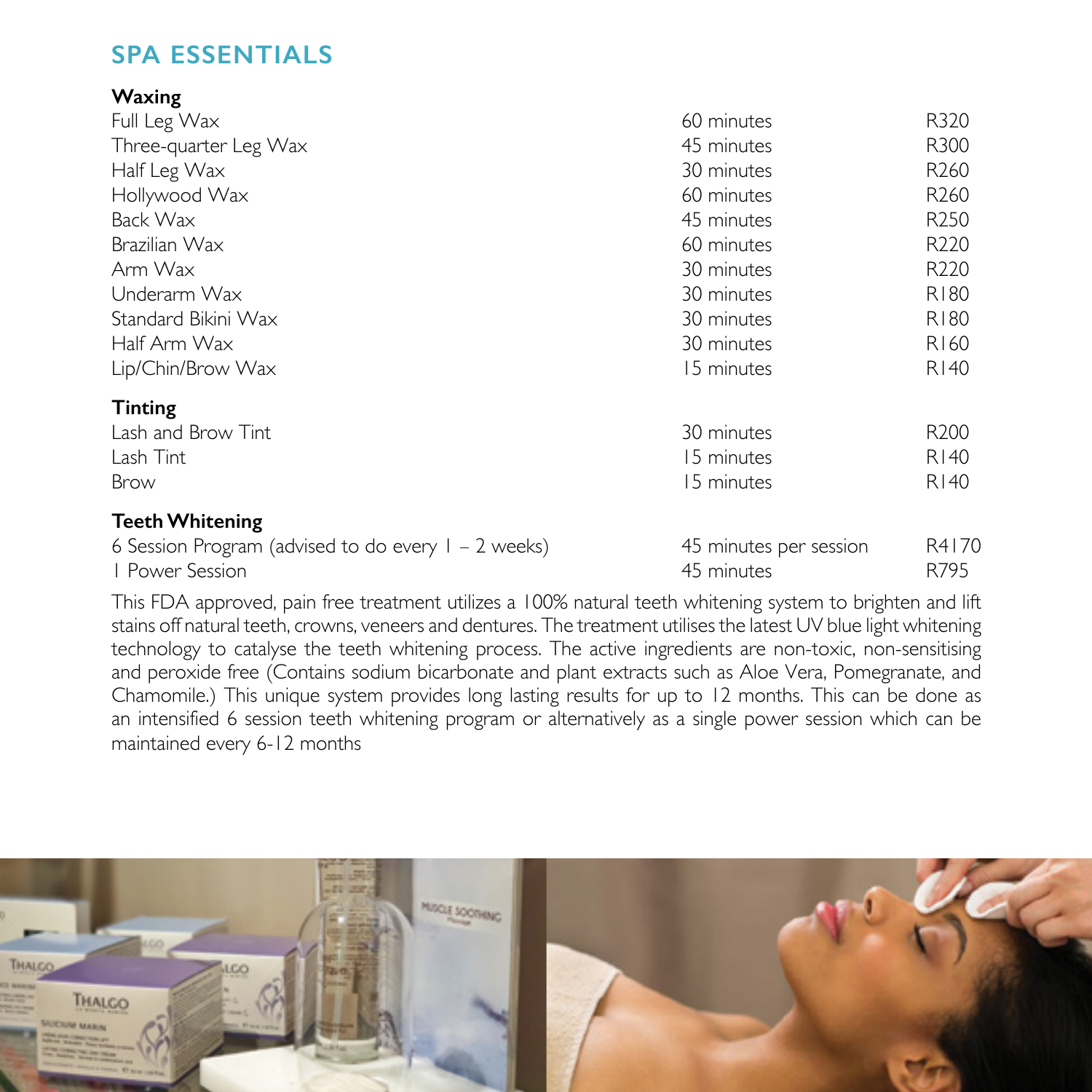# SPA PACKAGES

| The Fancourt Spa Journey<br>Theravine Hydrating Facial,<br>Body Balance Exfoliation,<br>Full Body Massage,<br>Spa Manicure, Spa Pedicure and<br>Light Lunch on the Spa Terrace | 5 hours                                                                                        | R3150                                                                        |
|--------------------------------------------------------------------------------------------------------------------------------------------------------------------------------|------------------------------------------------------------------------------------------------|------------------------------------------------------------------------------|
| <b>Thalgo Marine Immersion</b><br>Back, Neck and Shoulder Massage<br>Illuminating Radiance Facial<br>Marine Foot Ritual                                                        | 2 hours                                                                                        | R1400                                                                        |
| <b>Theravine Muscle Release</b><br>Full Body Exfoliation, Hydrotherapy Bath,<br>Body Wrap and Full Body Massage                                                                | 2 hours                                                                                        | R1300                                                                        |
| Youth @ Fancourt (8 -15 years)<br>Back, Neck and Shoulder Massage<br>Theravine Facial<br>Hand and Foot Massage<br>French Pedicure<br>Pedicure<br>French Manicure<br>Manicure   | 30 minutes<br>30 minutes<br>30 minutes<br>30 minutes<br>30 minutes<br>30 minutes<br>30 minutes | R300<br>R <sub>280</sub><br>R <sub>200</sub><br>R180<br>R160<br>R160<br>R160 |
| <b>Enhance your Experience</b><br>Mother/Father and Daughter/Son treatment                                                                                                     |                                                                                                | R100                                                                         |

The above youth treatments are based only on the treatment provided by your therapist. The Spa facilities are not available to children under the age of 18. All children under the age of 18 must be accompanied by an adult. The Spa consultation or consent form must be signed by the accompanying adult.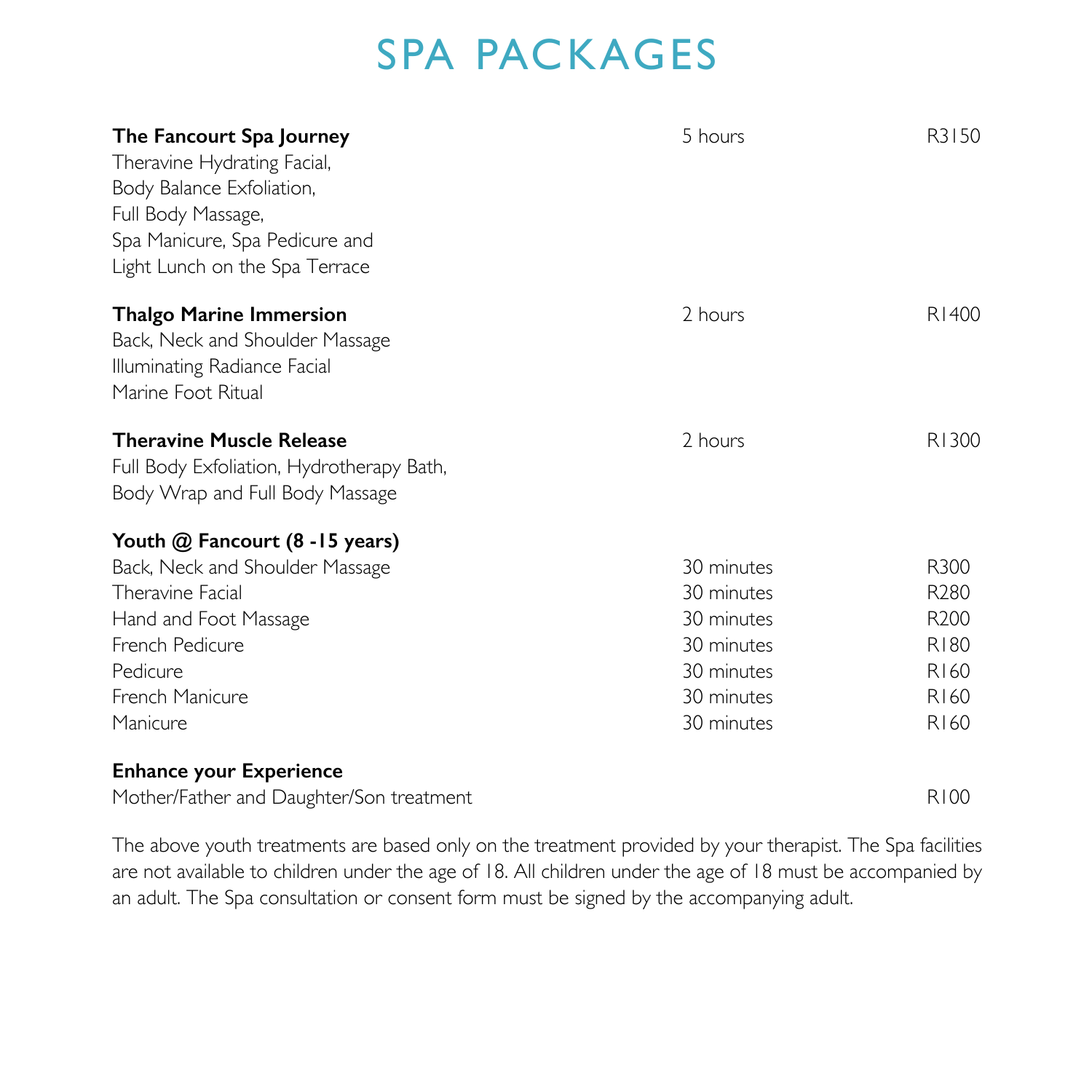